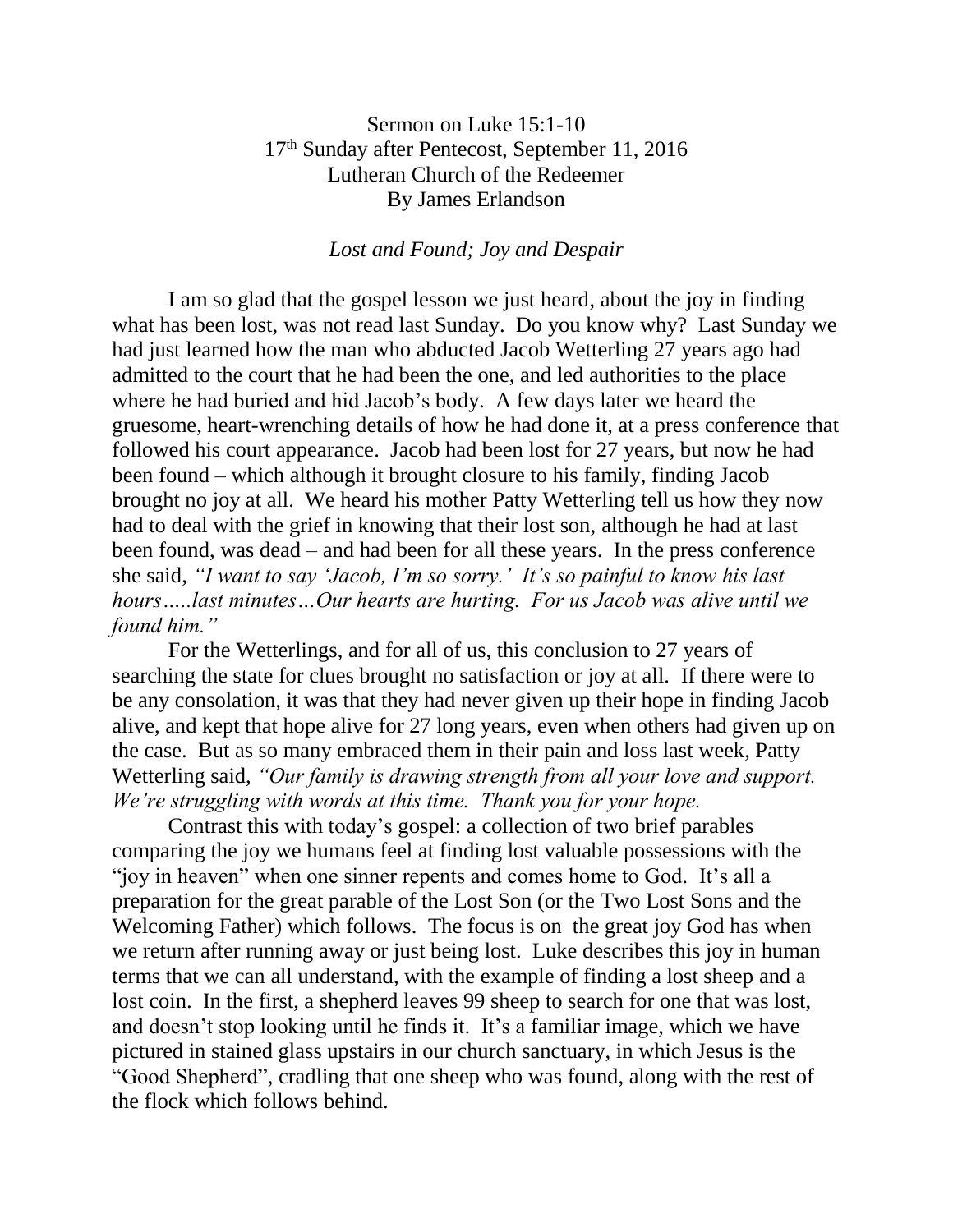The other parable is about a woman who has ten silver coins, a small fortune, in her house. It was probably her life's savings. But she lost one coin, and searched the house frantically for it, sweeping the floors, looking under the furniture on her hands and knees. Wouldn't you? We've all been there, right? When she finally found the coin, she called her friends and neighbors over to help celebrate with her. And so Jesus shares the point, how *"there is joy in the presence of the angels over one sinner who repents.."*

You see, it's a comparison that Jesus is making, between the joy we humans feel when we find what we have lost, with the joy God has when God finds us. The feeling of joy is what we can relate to  $-$  and so it's an entry point for us to understand the joy of God.

But what we often overlook is how diligently and patiently God seeks us out, even when we go in the opposite direction, running away from our Lord. This is the other message of the parable. God will always look for us, no matter where or how far we wander or run. Not to control us, or pull us back into the confines of the Church, but to bring us home, to the place of true safety, in the loving arms of God, our Creator, our Father and our Mother. For our Lord is always seeking to keep in relationship with us, as a parent to a child, throughout our growing pains, our leave-taking and our estrangement. For even when we may abandon God, our Lord will never abandon us. Or even when we might be stolen away, God is always seeking us out, and waiting for us to return. Much like the Wetterlings, as they watched and waited for their beloved Jacob, with their porch light always lit.

Sometimes these stories of "lost and found" have a happier ending, such as when a lost child is actually discovered safe and sound. I remember how I preached on this passage six years ago, and prepared the sermon. One day the week before, I was driving on Interstate 94 heading west, and I noticed on the electronic sign over the freeway the large words *AMBER ALERT.* It was an alert that a child had been abducted, and a description of the missing child and a vehicle were on that sign. Ironically, it was because of the abduction of Jacob Wetterling that there was even a law creating the "amber alert" process – as Patty Wetterling and others worked diligently for such alerts to go out as soon as possible when a child was reported missing. Well, in 2010 this amber alert worked, and the child was soon found, to the great joy and relief of her mother and family. The story was announced on the evening news, and I believe that there was great joy in heaven, in the presence of the angels, that the lost had been found, safe and sound!

In this fallen world, children, women, and men are often lost. Sometimes there are happy endings, but sometimes the story ends in tragedy, other times we see no resolution at all – and the lost remain missing.

Today our nation observes the  $15<sup>th</sup>$  anniversary of the tragic destruction of the World Trade Center on September  $11^{th}$ , 2001. We know how many people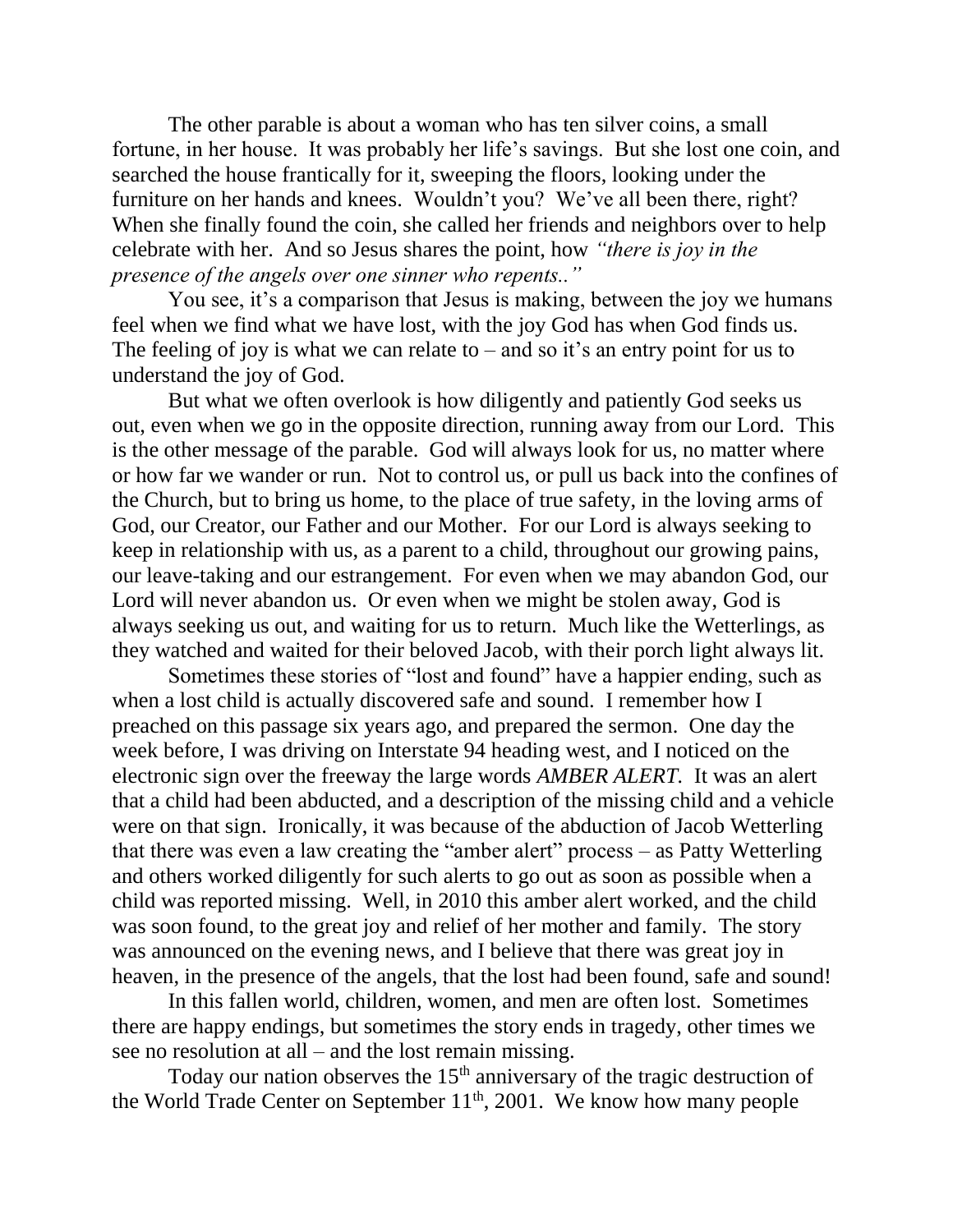died that day – over 3,000 total, whose names are carved into the memorials in New York City, at the Pentagon, and in that field in rural Pennsylvania where one of the planes went down. There are many stories of courageous persons who guided those lost in the smoke of the Twin Towers down the many steps to safety. And there were those, like equities trader Wells Crowther, who kept going back in to lead more people out. Many of the lost were found, and led to safety that day – and many more who did not make it out, and were lost forever. Do you remember the frantic searching for survivors and the deceased in the days and nights after 9- 11? For weeks there were photos of loved ones placed on bulletin boards in New York City and New Jersey, as relatives and friends hoped against hope that someone may have seen or heard of what happened to them. Eventually many were given up as lost, with no trace of them to be found. There was no joy, only mourning for their loss. Today there is a memorial at each of the sites, where people can stop to remember their loved ones.

One symbol that was lost, however, was recently found. There was a flag raised by firefighters on September 11th , as a show of unity, defiance and strength in the midst of the destruction and ruble. In a few days that flag disappeared. People thought it was lost forever. But just this year, the flag was discovered – it had been given to some other firefighter as a gift, who had kept it in his home in another state. It miraculously turned up, and has now been returned by that person, and placed in the memorial to the fallen in New York City. The lost had been found – only a flag, perhaps – but a symbol of so many souls who were lost that day, now at peace.

Today perhaps is a mixed message of joy and sadness, for those who are found and those who are lost. It's a recognition that sometimes life is like a pendulum, where we go back and forth from being lost and alone, or being found and in relationship with God and others. Experiencing the ups and downs of life, being inside or out, at times feeling like we belong, or other times feeling like we don't. I think we all have felt "lost" at times – lost and confused, not knowing where we are. I hope there are also times when you and I have felt the comfort of being "home" – with family, with God, or with the Body of Christ. I hope that there are times that you have experienced the "joy" of feeling that you do belong, and remember how that feels – because often that feeling of "joy" doesn't last.

Today we have a glimpse at the true heart of God – the joy of our Lord when we who are lost return home to our God. It's a new view of God, perhaps, from those who consider the Almighty to be some kind of judge, who decides who is "in" and who is "out", who is condemned and who is set free. A vengeful judge who enforces the rules that we humans are unable to live by or abide! But these parables told by Jesus tell a whole new story about God and about us. Instead of God the enforcer, Jesus tells of a loving Father who seeks us out when you and I